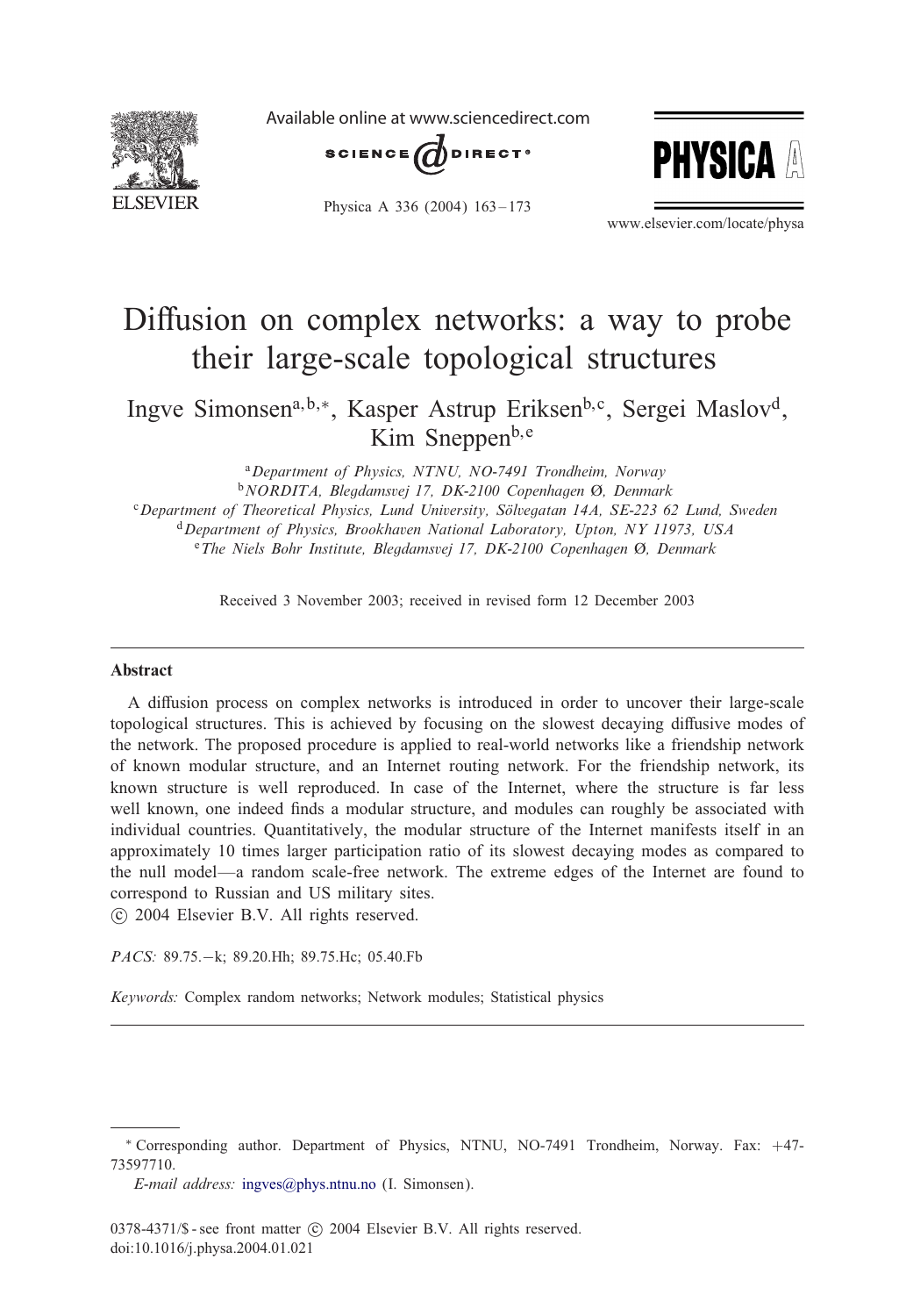# <span id="page-1-0"></span>1. Introduction

Complex networks are natural structures for representing many real-world systems. Their flexible and adaptive features make them ideal for interrelating various types of information and to update them as time goes by. Recently, there has been tremendous interest, from various fields of science, in the study of the statistical properties of such networks [\[1,2\]](#page-10-0). By now, many interesting features of complex networks have been established. So far, the main attention in the study of complex networks has been on the properties of individual nodes and how they connect (link) to their nearest neighbors. However, exploring the *local* properties of the network outside the nearest-neighbor level has not been well studied. A noteworthy exception is the recent study by Girvan and Newman [\[3\]](#page-10-0). Such studies will naturally have to address the cluster (modular) structure of the network. To know if a network is modular or not, is important if one tries to assess its robustness and stability, since only a few critical links are responsible for the inter-modular communication in clustered networks. Hence to make the network more robust, such critical links have to be identified and strengthen.

In this work we will address the large-scale topological structures of networks. This problem will be approached by considering an auxiliary diffusion process on the underlying complex network. As it will turn out, it is the slowest decaying diffusive eigenmodes that will be of most interest to us, since such modes will contain, as we will see, information about the weakly interacting modules of the network. Hence, by studying how an ensemble of random walkers slowly reaches a state of equilibrium, one can learn something about the topology of the network.

To study spectral properties of networks is not new; its variants have previously been applied to random graphs [\[4\]](#page-10-0), to social networks (the correspondence analysis) [\[5\]](#page-10-0), random and small-world networks (the Laplace equation analysis) [\[6\]](#page-10-0), artificial scale-free networks  $[7,8]$ , and community structures  $[3,9]$ . A diffusion approach has also made it to practical applications. For instance, the analysis of a diffusion process lies at the heart of the popular search engine Google [\[10\]](#page-10-0).

#### 2. A Markovian diffusion process on complex networks

The original physical motivation behind the method to be outlined below, was that the relaxation of some arbitrary initial state (of walkers on the network) toward the steady-state distribution, was expected to be *fast* in regions that are highly connected, while *slow* in regions that had low connectivity. By definition, a module is highly connected internally, but has only a small number of links to nodes outside the module. Hence, it was reasoned, that by identifying the slowly decaying eigenmodes of the diffusive network process, one should be able to obtain information about the large-scale topological structures, like modules, of the underlying complex network. We will now formalize this idea and outline the method in some detail.

Let us start by assuming that we are dealing with a (fully connected) complex network consisting of N nodes and characterized by some degree distribution  $p(k)$ where  $k_i$  denotes the connectivity of node *i*. Imagine now placing a large number ( $\gg N$ )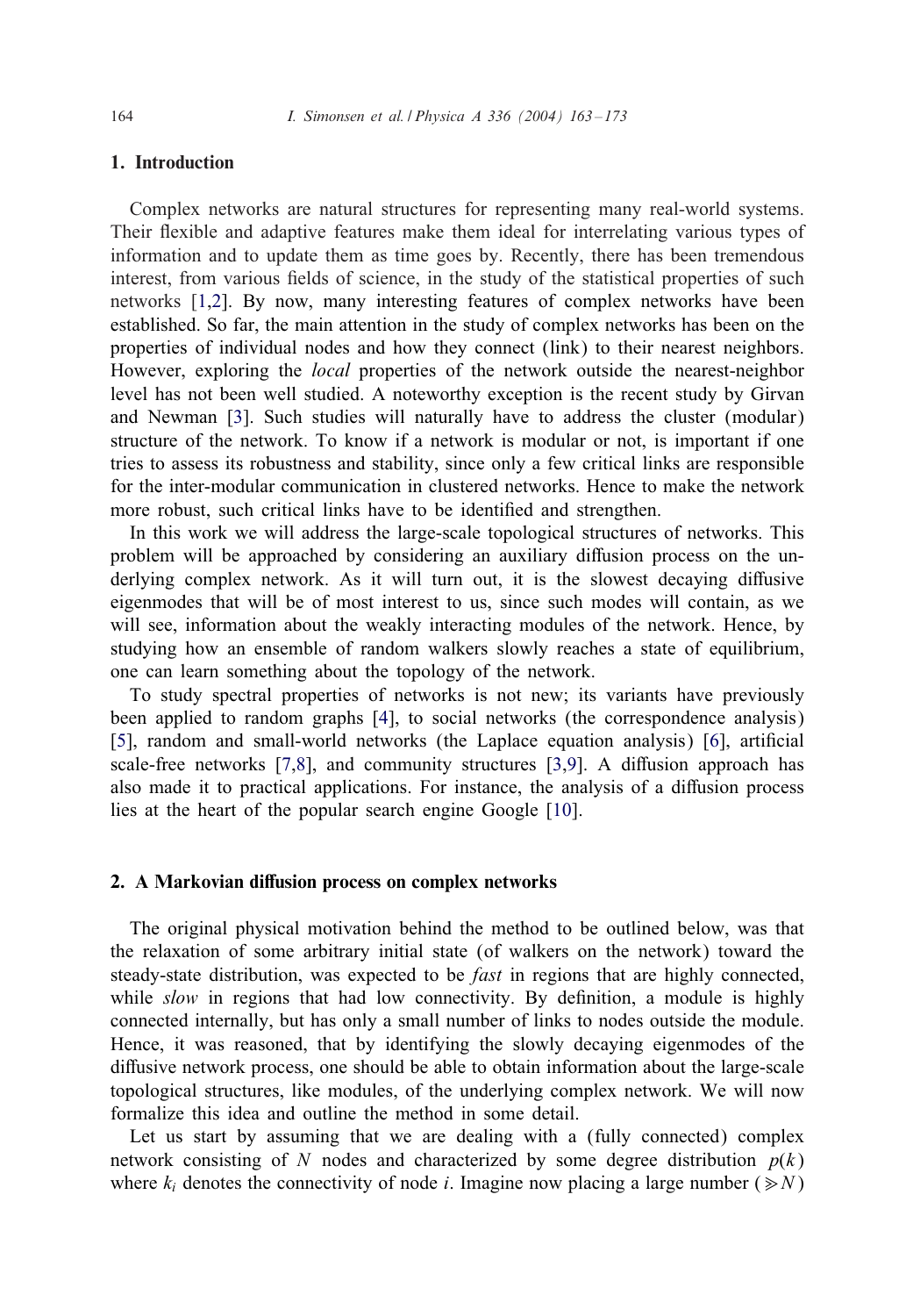<span id="page-2-0"></span>of random walkers onto this network. The fraction of walkers on node  $i$  (relative the total number) at time t we will denote by  $\rho_i(t)$ . In each time step, the walkers are allowed to move randomly between nodes that are directly linked to each other. Since there is no way that a walker can vanish from the network, the total number of walkers must be conserved globally, i.e., one must have  $\sum_i \rho_i(t) = 1$  at all times. Furthermore, locally a continuity equation must be satisfied; If we consider, say node  $i$ , that directly links to other nodes *i*, one must require that (the balance equation)

$$
\rho_i(t+1) - \rho_i(t) = \sum_j A_{ij} \frac{\rho_j(t)}{k_j} - \sum_j A_{ji} \frac{\rho_i(t)}{k_i} \,. \tag{1}
$$

In writing this equation, we have introduced the so-called adjacency matrix  $A_{ii} = A_{ii}$ defined to be 1 if nodes  $i$  and  $j$  are directly linked to each other, and 0 otherwise [\[1,2\]](#page-10-0), and  $k_i$ , we recall, is the degree of node i, i.e., its number of nearest neighbors  $k_i = \sum_j A_{ij}$ . The first term on the right-hand side of Eq. (1) describes the flow of walkers into node  $i$ , while the last term is associated with the out-flow of walkers from the same node. As will be useful later, Eq. (1) can be casted into the following equivalent matrix form:

$$
\partial_t \rho(t) = \mathbf{D}\rho(t) \,, \tag{2}
$$

where  $\partial_t \rho(t) = \rho(t + 1) - \rho(t)$ , and **D** is the *diffusion matrix* to be defined below. Eq.  $(2)$  should be compared to the continuous diffusion equation for the particle density:  $\partial_t \rho(\mathbf{r}, t) = D \nabla^2 \rho(\mathbf{r}, t)$ , where D is the diffusion constant. A complex network obviously has an inherent discreteness, and hence no continuous limit can be taken. However, if the continuous diffusion equation is understood in its discrete form, one is lead to regard Eq. (2) as the *master equation* for the random-walk process taking place on the underlying network. By comparing Eqs. (1) and (2), as well as taking advantage of  $\sum_j A_{ji} \rho_i(t)/k_i = \rho_i(t)$  (because  $\sum_i A_{ij} = k_j$ ), one is lead to  $D_{ij} = A_{ij}/k_j - \delta_{ij}$ . Hence, an equivalent formulation of Eq. (2), is

$$
\rho(t+1) = \mathbf{T}\rho(t) \,,\tag{3}
$$

where T is the *transfer matrix* related to the diffusion matrix by  $T = D + 1$ . In component form one thus has  $T_{ii} = A_{ii}/k_i$ . Since the transfer matrix, "transfers" the walker distribution one time step ahead, it can therefore be thought of as a time-propagator for the process. Formally the time development, from some arbitrarily chosen initial state  $\rho(0)$ , can be obtained by iteration on Eq. (3) with the result  $\rho(t) = T^t \rho(0)$ . Here  $T<sup>t</sup>$  means the transition matrix to the *t*th power.

In general, the transfer matrix (or equivalently, the diffusion matrix) will not be symmetric. However, T can be related to a symmetric matrix S by the following symmetric. However, **i** can be related to a symmetric matrix **S** by the following similarity transformation  $S = KTK^{-1}$  with  $K_{ij} = \delta_{ij}/\sqrt{k_i}$ . Thus, **T** and **S** will have the same eigenvalue spectrum, and all eigenvalues  $\lambda^{(\alpha)}$  (of T) will be real. It is this eigenvalue spectrum that will control the time development of the diffusive process through  $\Lambda^t$  with  $\Lambda_{ij} = \delta_{ij} \lambda^{(\alpha)}$ . It should be noted that since the total number of walkers is conserved at all times, one must have  $-1 < \lambda^{(\alpha)} \le 1$ , and that at least one eigenvalue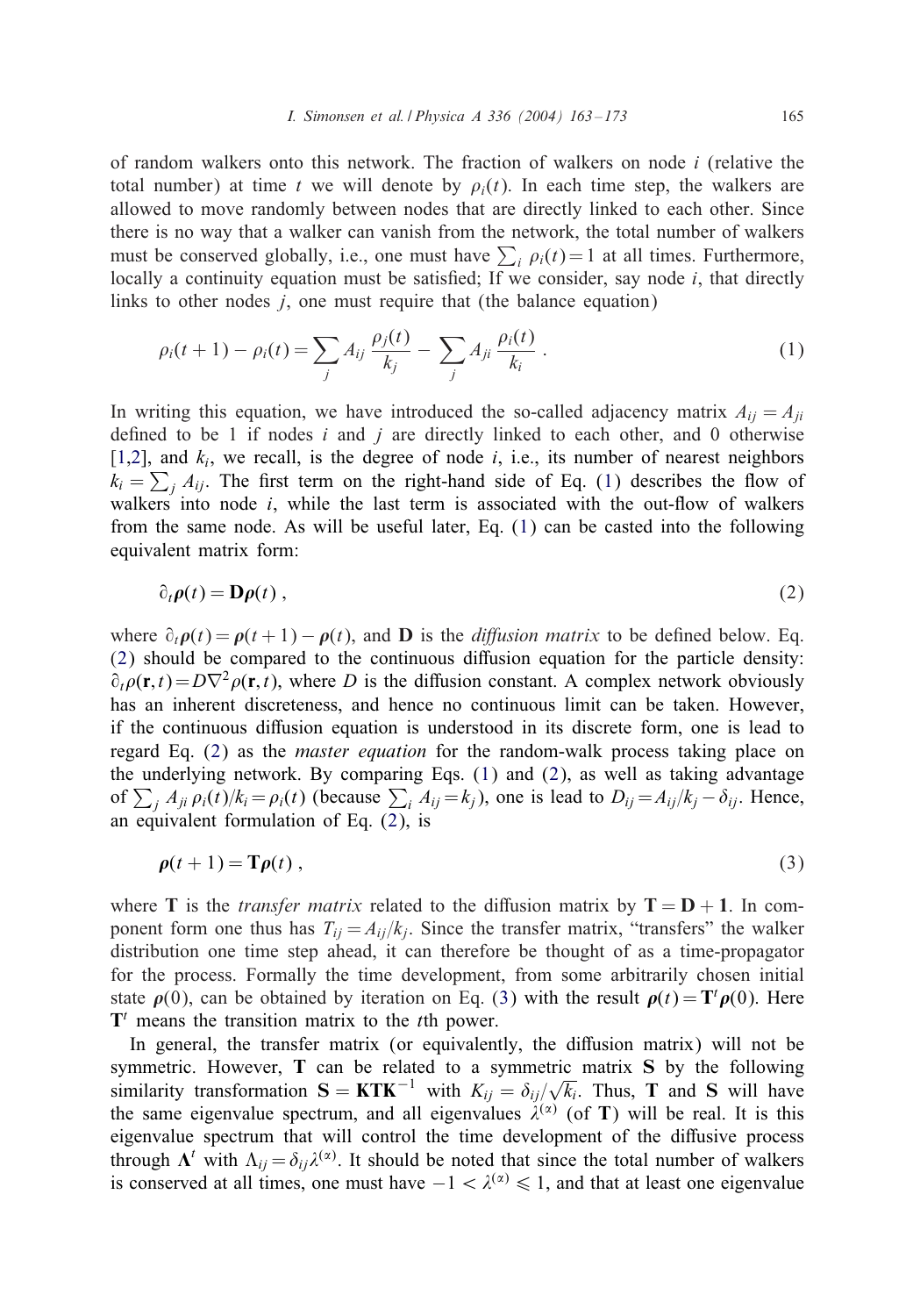should be one.<sup>1</sup> We will here adopt the convention and sort the eigenvalues so that  $\alpha=1$  corresponds to the largest eigenvalue  $\lambda^{(1)}=1$ ,  $\lambda^{(2)}$  to the next to largest one, and so on. Physically the principal eigenvalue  $\lambda^{(1)} = 1$  corresponds to a *stationary state* where  $\rho(\infty) \propto \rho^{(1)}$ , and where the diffusive current flowing from node *i* to node *i* is exactly balanced by that flowing from  $j$  to  $i$ . The stationary state is unique for single component networks, and is fully determined by the connectivities of the network according to  $\rho_i(\infty) = k_i/(\sum_i k_i) \propto k_i$ . This can be easily checked by substituting this relation into Eq. [\(3\)](#page-2-0). All modes corresponding to eigenvalues  $|\lambda^{(\alpha)}| \neq 1$ , are decaying modes since the time dependence of  $\rho(t)$  enters through  $\Lambda^t$  and one recalls that  $|\lambda^{(\alpha)}| \leq 1$ . Notice that  $\lambda^{(\alpha)} > 0$  represent non-oscillatory modes, while  $\lambda^{(\alpha)} < 0$  correspond to states where oscillations will take place with time, but this latter possibility will not be considered here.

The large-scale topology of a given complex network reflects itself in the statistical properties of its diffusion eigenvectors  $\rho^{(\alpha)}$ . One such property is the participation ratio (PR), that will be defined below. It quantifies the effective number of nodes participating in a given eigenvector with a significant weight. Since the stationary state of a network depends on the connectivities of its nodes,  $\rho_i(\infty) \propto k_i$ , it is convenient to introduce a normalized eigenvector

$$
c_i^{(\alpha)}(t) = \frac{\rho_i^{(\alpha)}(t)}{k_i} \ . \tag{4}
$$

Observe that  $c_i^{(\alpha)}$  is nothing but the walker density per link of node *i*. Hence, in effect,  $c_i^{(\alpha)}$  represents the *outgoing currents* flowing from node *i*, along each of its links, toward its neighbors. In the steady state, where  $\rho_i(\infty) \propto k_i$ , it follows that these currents are all the same for any link in the network. Hence, highly connected nodes are not treated differently from less connected nodes. More formally,  $\mathbf{c}^{(\alpha)}$  are the eigenvectors of the transposed transfer matrix  $T^{\dagger}$  corresponding to the same eigenvalue  $\lambda^{(\alpha)}$  (of T). Here one alternatively could have defined T<sup>†</sup> (instead of T) as the transfer matrix from the very beginning. Doing so, would have resulted in a master equation of the form [\(3\)](#page-2-0), but for the currents  $c(t)$  with corresponding eigenmodes  $c^{(\alpha)}$ . The physical interpretation of such an alternative equation is as follows: Instead of walkers, think of a signal propagating on the underlying network. The signal at node  $i$  at time  $t + 1$  is then the average of the signal at the nearest neighbors at time t.

If the link currents are normalized to unity, i.e., if  $\|\mathbf{c}^{(\alpha)}\|_2 = 1$  in the  $L_2$ -norm, then the PR is defined as  $[11]$ 

$$
\chi_{\alpha} = \left[ \sum_{i=1}^{N} \left( c_i^{(\alpha)} \right)^4 \right]^{-1} . \tag{5}
$$

For the stationary state, where all the currents are equal to  $c_i^{(1)} = 1/\sqrt{N}$ , one has  $\chi_1 = N$ , where we recall that N is the total number of nodes in the network. Hence, when  $\alpha \neq 1$ , the ratio  $\chi_{\alpha}$  can be regarded as an effective number of nodes participating

<sup>&</sup>lt;sup>1</sup> For the diffusion matrix, this means that its spectrum,  $\{\lambda_D^{(\alpha)}\}$ , must satisfy  $-2 < \lambda_D^{(\alpha)} \le 0$  since  $\lambda_D^{(\alpha)} =$  $\lambda^{(\alpha)} - 1$ .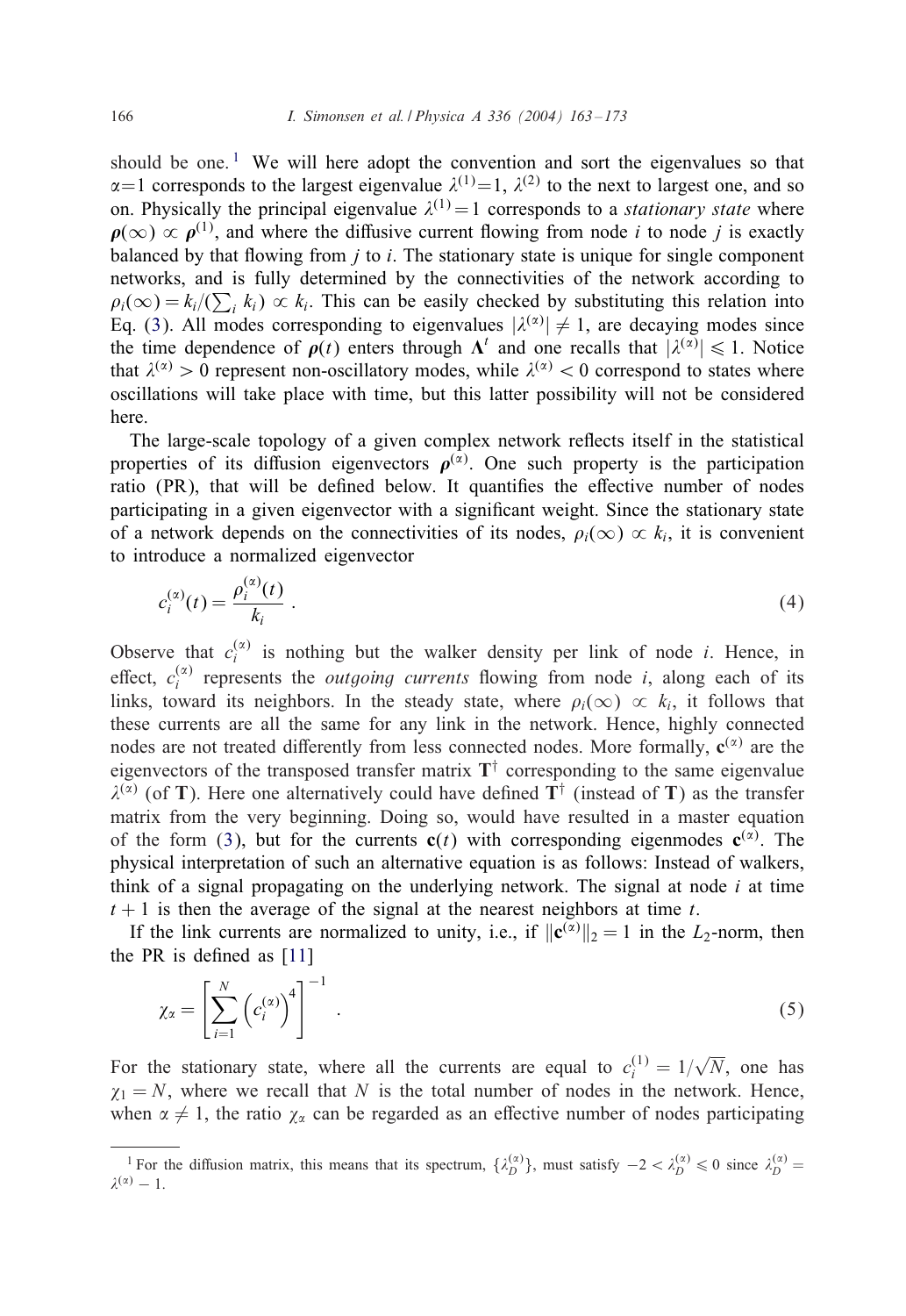in the eigenvector  $c^{(x)}$  with a significant weight [\[11,12\]](#page-10-0). It should be noted that the participation ratio is a simple and crude measure of size. Strictly speaking, for this ratio to be able to say something with confidence about the size of a given module, the main contribution to  $\chi_{\alpha}$  should come from nodes within that module. For instance, if  $\chi_{\alpha}$  gets major contributions from current elements  $c_i^{(\alpha)}$  of different signs, i.e., from different topological structures, it is not trivial to relate  $\chi_{\alpha}$  to the size of a single module.

For all types of complex networks where a modular structure is of interest, it is important to try to quantify the number of modules. Such information is of interest since this number may say something about the organizing principles being active in the generating process of the network. However, the measurement of this number is often hampered by statistical uncertainties due to temporary (non-robust) topological structures being counted as modules. Hence the challenge is to obtain the significant (or robust) number of modules that are due to the "rule of creation" and not just happened to be there by chance. For this purpose, it is useful to introduce a null model —a randomized version of the network at hand—but so that the degree distribution of the original network is not changes  $[13]$ . A rough estimate of the number of different modules contained in a network could be given by the number of slowly decaying non-oscillatory modes that have a participation ratio,  $\chi_{\alpha}$ , significantly exceeding the (ensemble) averaged participation ration of the corresponding randomized network,  $\chi_{\alpha}^{RD}$ . Hence, it is suggested that a module is significant if  $\chi_{\alpha} \gg \chi_{\alpha}^{RD}$ .

We will close this section by noting that the (outgoing) currents,  $c_i^{\alpha}$ , can also be used for vitalization purposes. The basis of this approach is the observation that the outgoing currents on links within a module are almost constant, and the size of this constant depends on to which extent the module participates in the given eigenmode. The constants thus varies from module to module and from eigenmode to eigenmode. Hence, by sorting  $c_i^{(\alpha)}$  by size, nodes belonging to the same module will be located close to each.

# 3. The datasets

During a 2 year period in the mid 1970s, Zachary studies the relations among 34 members of a university karate club during a period of trouble [\[14\]](#page-10-0). A serious controversy existed between the trainer of the club (node 1 in Fig. [1a](#page-5-0)) and its administrator (node 34). Ultimately, this conflict resulted in the breakup of the club into two new clubs of roughly the same size. In his original study [\[14\]](#page-10-0), Zachary mapped out the strength of friendship between the various members. In our study, however, we will be considering the unweighted version of his network [\[15\]](#page-10-0) (see Fig. [1a](#page-5-0)). Recently, this same network was used by Girvan and Newman [\[3\]](#page-10-0) in their study of community structures.

The second network that will be considered is a much larger network taken from the organization of the Internet. The Internet consists of a large number of individual computers that are identified by their so-called IP-address, and they are usually grouped together in local area networks (LAN). Such computer networks are connected to one another via routers—a complex network linking device. In addition to being able to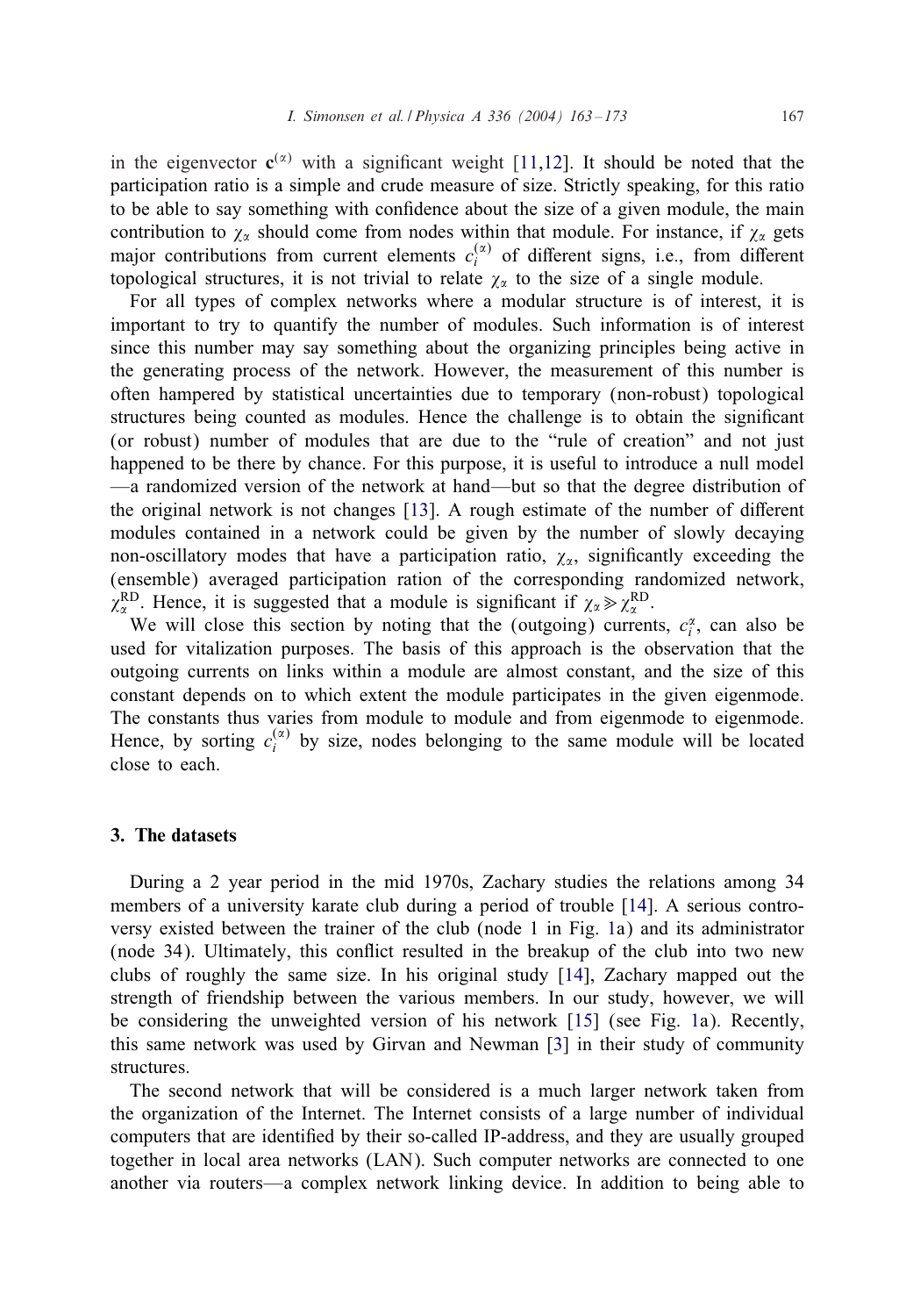<span id="page-5-0"></span>

Fig. 1. Top panel (a): Zachary's friendship network [\[14\]](#page-10-0) of the "troubled" karate club consisting of  $N = 34$ nodes and  $L=78$  links (figure after Ref. [\[3\]](#page-10-0)). Here open squares and circles are used to denote the supporters, in the ongoing conflict, of the trainer (node 1) and administrator (node 34), respectively. Bottom panel (b): The  $c^{(2)}c^{(3)}$ -plot maps out the large scale topology of the network. The dashed lines indicate the lines of zero currents.

direct pieces of information to its intended destination, a router also has the ability to determine the best path to a given destination (routing). This is done by keeping available an updated routing table telling the router how to reach certain destinations specified by the network administrator. In much the same way as computers are being organized into networks, the same is done for routers. If the router network becomes large and coherent enough, it may make out what is called an *autonomous system* (AS). An AS is a connected segment of a network that consists of a collection of subnetworks (with hosts attached) interconnected by a set of routes. Usually, it is required that the subnetworks and the routers should be controlled by a coherent organization—like, say, a university, or a medium-to-big enterprise. Importantly for the efficiency of the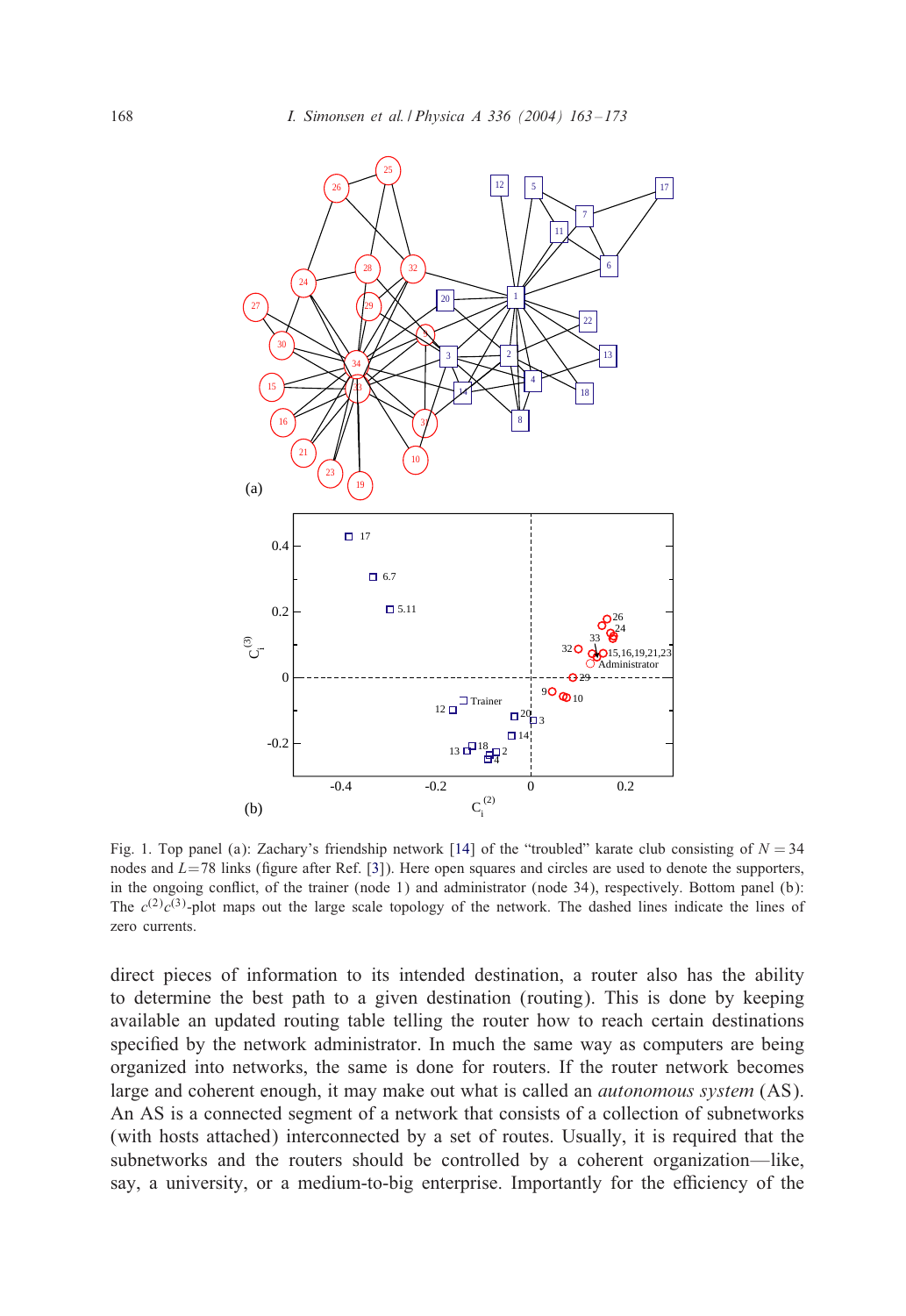Internet, each AS, identified by a unique AS number, is expected to present to the other systems a consistent list of destinations reachable through that AS, as well as a coherent interior routing plan.

The particular network we will be considering is an AS network collected by the Oregon Views project on January 3, 2000 [\[16\]](#page-10-0). In this network the AS will act as nodes, while their routing plans, i.e., with which other AS a given one directly shares information, will correspond to the links of the network.

# 4. Results and discussion

#### *4.1. The Zachary friendship network*

In Section [2,](#page-1-0) it was argued that from the currents corresponding to the *slowly* decaying eigenmodes, one should be able to map out the large-scale structure of the underlying network. Our hypothesis will now be put to the test, and we start with the small friendship network due to Zachary [\[14\]](#page-10-0). This network is depicted in Fig. [1a](#page-5-0), and it is small enough to enable us to see how it all comes about. By visual inspection of this 5gure, it is apparent that there are, at least, two large-scale clusters—one corresponding to the trainer of the karate club (node 1) and his supporters, and one to the administrator (node 34). In Fig. [1a](#page-5-0), the karate club members (according to Zachary) supporting the trainer in the ongoing conflict are marked with squares (16 nodes), while the followers of the administrator are marked with open circles (18 nodes). Notice that this subdivision was done by Zachary [\[14\]](#page-10-0), and no sophisticated clustering techniques were applied to obtain these results.

We will now see if the same clustering structure can be obtained by the method outlined in Section [2](#page-1-0) of this paper. Let us start by considering the two most slowly decaying modes of the network, namely  $\alpha = 2$  and 3 (with our ordering), corresponding to the eigenvalues  $\lambda^{(2)} = 0.87$  and  $\lambda^{(3)} = 0.71$ , respectively. If one sorts the elements of the current vector  $c^{(2)}$  by size, and group them according to their signs, one recovers two clusters (see the abscissa of Fig. [1b](#page-5-0)). This grouping, or topological structure, fits nicely with the original assignments made by Zachary (Fig. [1a](#page-5-0)) and indicated by the open squares and circles in Fig. [1b](#page-5-0). Hence it is the trainer–administrator separation of the karate club members that is mapped out by the  $c^{(2)}$ -currents. Observe that node 3, which has an equal number of links to supporters of the trainer and administrator, has a current that is almost zero. Our identification of this node is the only one that differs from that made originally by Zachary. Interestingly, our classification, including node 3, fits that previously obtained by Girvan and Newman [\[3\]](#page-10-0) in their hierarchical tree clustering approach.

If the same procedure was repeated, but for the currents  $c^{(3)}$ , one would map out other topological features of the network. In Fig. [1b](#page-5-0), a  $c^{(2)}c^{(3)}$ -plot is presented. Such a plot groups the nodes along two axis; the  $c^{(2)}$ -axis—corresponding to the trainer– administrator axis—and the  $c^{(3)}$ -axis. The most striking feature of Fig. [1b](#page-5-0) is the group of nodes corresponding to  $c^{(2)} < 0$  and  $c^{(3)} > 0$ , i.e., to the following group of nodes  $\{5-7, 11, 17\}$ . In Fig. [1a](#page-5-0), these nodes are located in the upper left corner of the graph.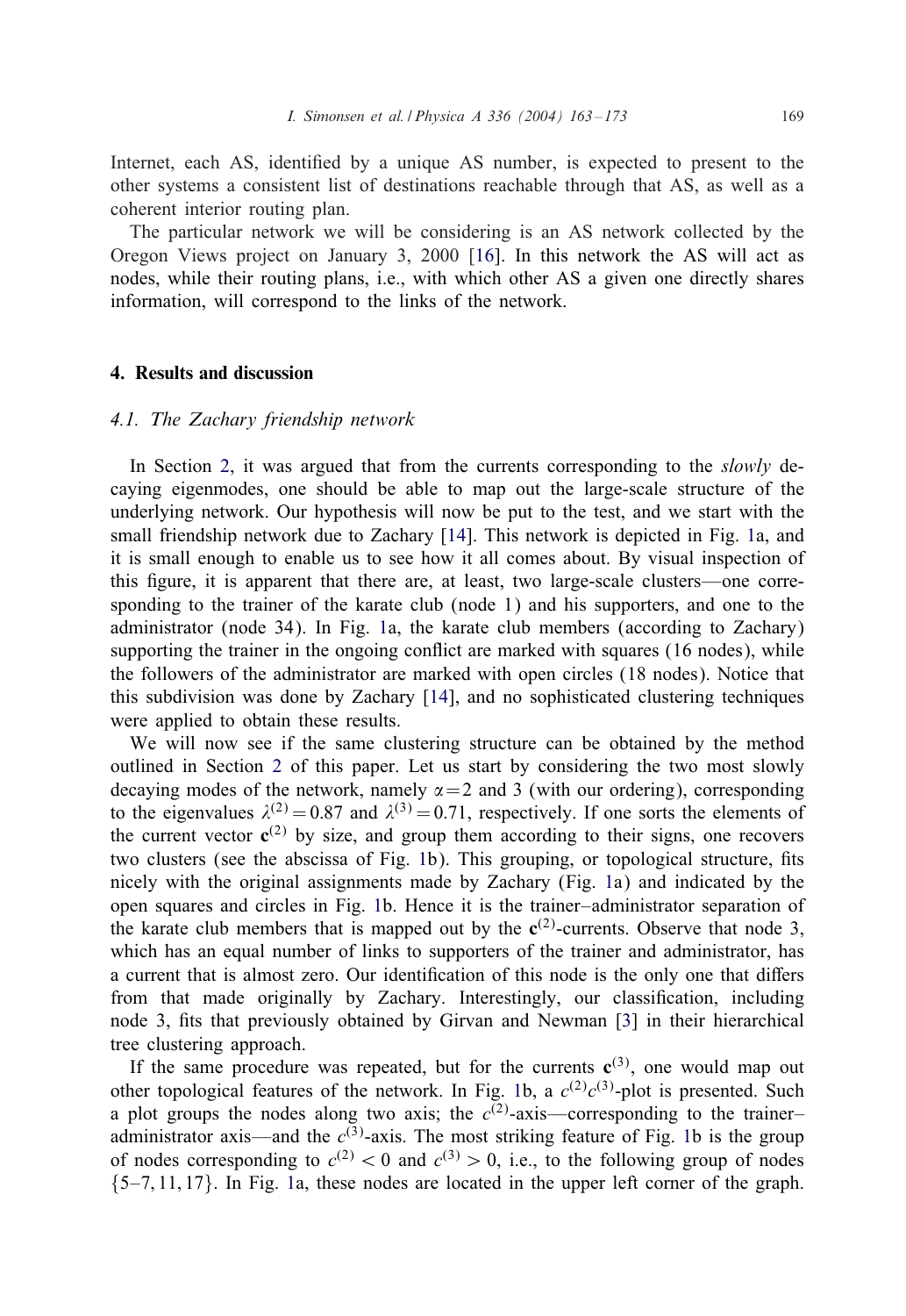<span id="page-7-0"></span>They are in addition to being connected among themselves, only connected to the rest of the network via the trainer. Thus, they represent a sub-cluster, and this is indeed what is apparent from Fig. [1b](#page-5-0).

The participation ratios for the two slowest decaying diffusive modes were found to be  $\chi_2$  = 14.0 and  $\chi_3$  = 13.1, respectively. As can be seen from Fig. [1b](#page-5-0), these participation ratios receive substantial contributions from both positive and negative current elements, i.e., from more then one topological structure. Hence, we suspect that these numbers being close to the size of the administrator and trainer "clan" (of size 18 and 16 nodes, respectively) is somewhat accidental.

#### *4.2. The autonomous system network*

We will now focus our attention on the AS network introduced in the previous section. This network, consisting of  $N = 6474$  nodes and 12,572 undirected links, is so big that plotting it for the purpose of study its modular structure is not a practical option. Motivated by what we found for the small Zachary friendship network, we will now go ahead and use somewhat similar techniques for its study.

In Fig. 2 the participation ratio,  $\chi_{\alpha}$ , of eigenvectors  $c_i^{(\alpha)}$  (top) and the eigenvalue density (bottom) are plotted as functions of the corresponding eigenvalues  $-1 < \lambda^{(\alpha)} < 1$ . The data for the Internet, that is an example of a scale-free network [\[17\]](#page-10-0), are displayed together with the data for its randomized counterpart (the null model). From Fig. 2 it is apparent that while the density of states is rather similar for these two networks, the participation ratios of the slowly decaying modes, especially for  $\lambda^{(\alpha)}$  close to 1, are markedly higher in the Internet network than in the accompanying randomized network. These differences signal large-scale topological structures [\[12\]](#page-10-0) that are real and not accidental. For the most slowly decaying diffusive eigenmode, the participation



Fig. 2. The participation ratio  $\chi_{\alpha}$  (top, a) and the eigenvalue density (bottom, b) as a function of the eigenvalue of the transfer matrix,  $-1 < \lambda^{(2)} < 1$ , measured in the Internet (filled circles) and in its randomized counterpart (open squares)—a random scale-free network. The participation ratio was averaged over  $\lambda$ -bins of size 0.05 excluding eigenmodes  $\lambda^{(\alpha)} = 0$ , and  $\lambda^{(1)} = 1$  (cf. Ref. [\[12\]](#page-10-0)).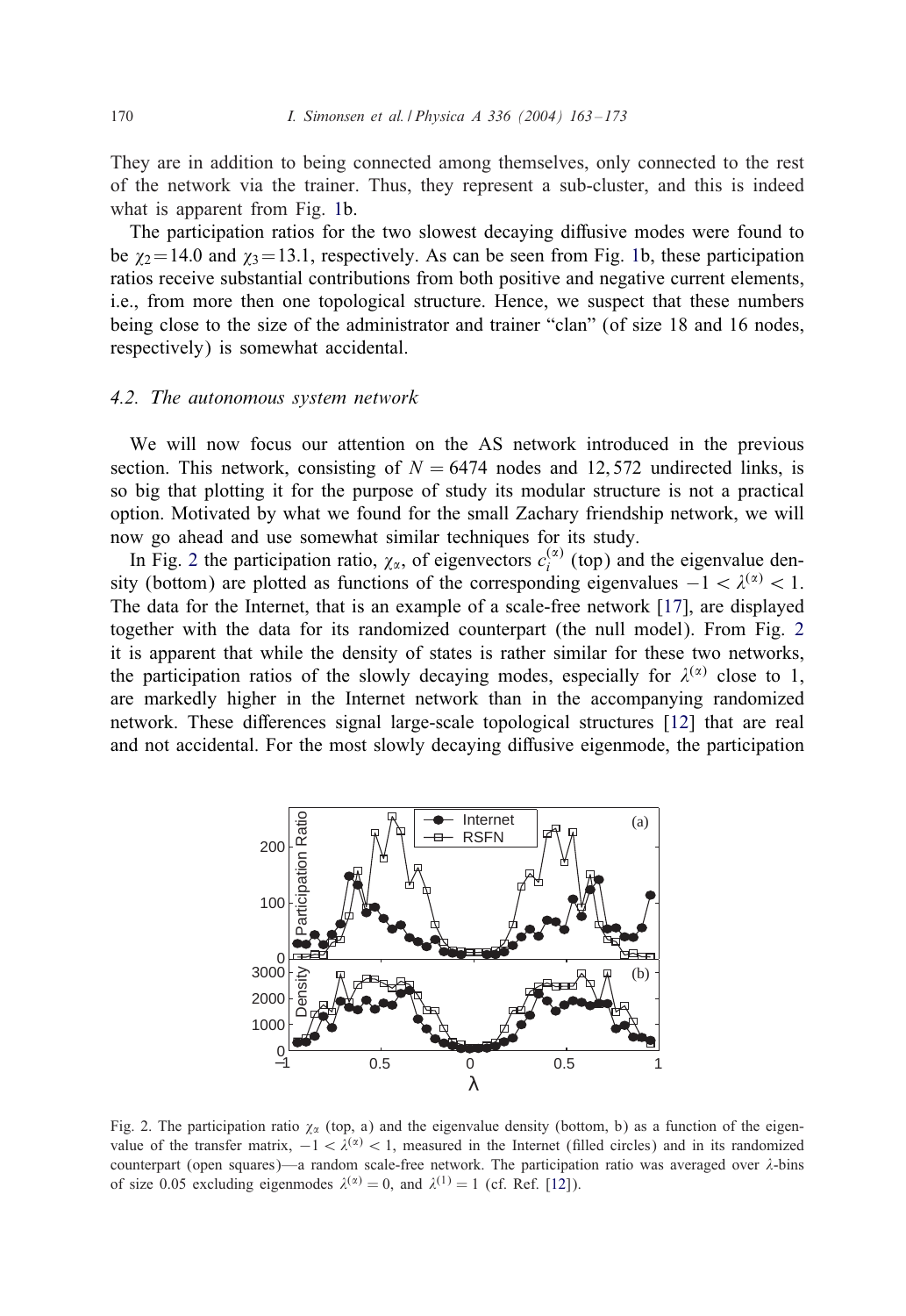<span id="page-8-0"></span>

Fig. 3. The Internet clustering: The coordinates of the *i*th AS in this plot are its current components  $(c_i^{(2)}, c_i^{(3)})$ of the two slowest decaying non-oscillatory diffusion modes. The symbols reveals the geographical location of the AS: Russia—squares, France—circles, USA—crosses, Korea—triangles). Note the straight lines corresponding to good country-modules.

ratio is  $\chi_2 \simeq 100$  (cf. Fig. [2a](#page-7-0)). From Fig. 3, that depicts the currents of the two slowest decaying diffusive eigenmodes, one observes that the main contribution to  $\chi_2$  comes from current elements  $c_i^{(2)}$  of the same sign. Thus, a module has been detected, and  $\chi_2$  roughly measures its size. From, Fig. 3 one also makes the interesting observation that the main contributing nodes to  $\chi_2$  are AS located in Russia (denoted by open squares in Fig. 3). Hence, the diffusive mode  $\alpha = 2$  maps out Russia, as a Russian module [\[12\]](#page-10-0)! In total there are 174 Russian nodes in our dataset. Moreover, from Fig. 3, modules corresponding to countries like the USA, France and Korea are also easily identified. The edges of the AS Internet network, defined as the nodes corresponding to the most distant values of the current elements  $c_i^{(2)}$ , are in this case represented by a Russian and a US military site located in the South Pacific. These nodes can thus be said to represent the extreme edges of the Internet. One has also studies the number of significant modules (where  $\chi_{\alpha} \gg \chi_{\alpha}^{RD}$ ), and found that this number for the AS network is roughly  $M = 100$  [\[12\]](#page-10-0). The number of different nodes participating in one or more of these M modules was found to be about  $N_M \sim 1800$ . Hence the modularity of the network is (at least)  $N_M/N \simeq 30\%$ .

# *4.3. Generic features of the current–current plots*

One common feature of the current–current plots, Figs. [1b](#page-5-0) and 3, is their line or star-like structures. Such structures are in fact rather generic, and we will here try to explain why. We have argued earlier that current elements  $c_i^{(\alpha)}$  should almost be the same within a module. Hence, for two nodes  $i$  and  $j$  belonging to one and the same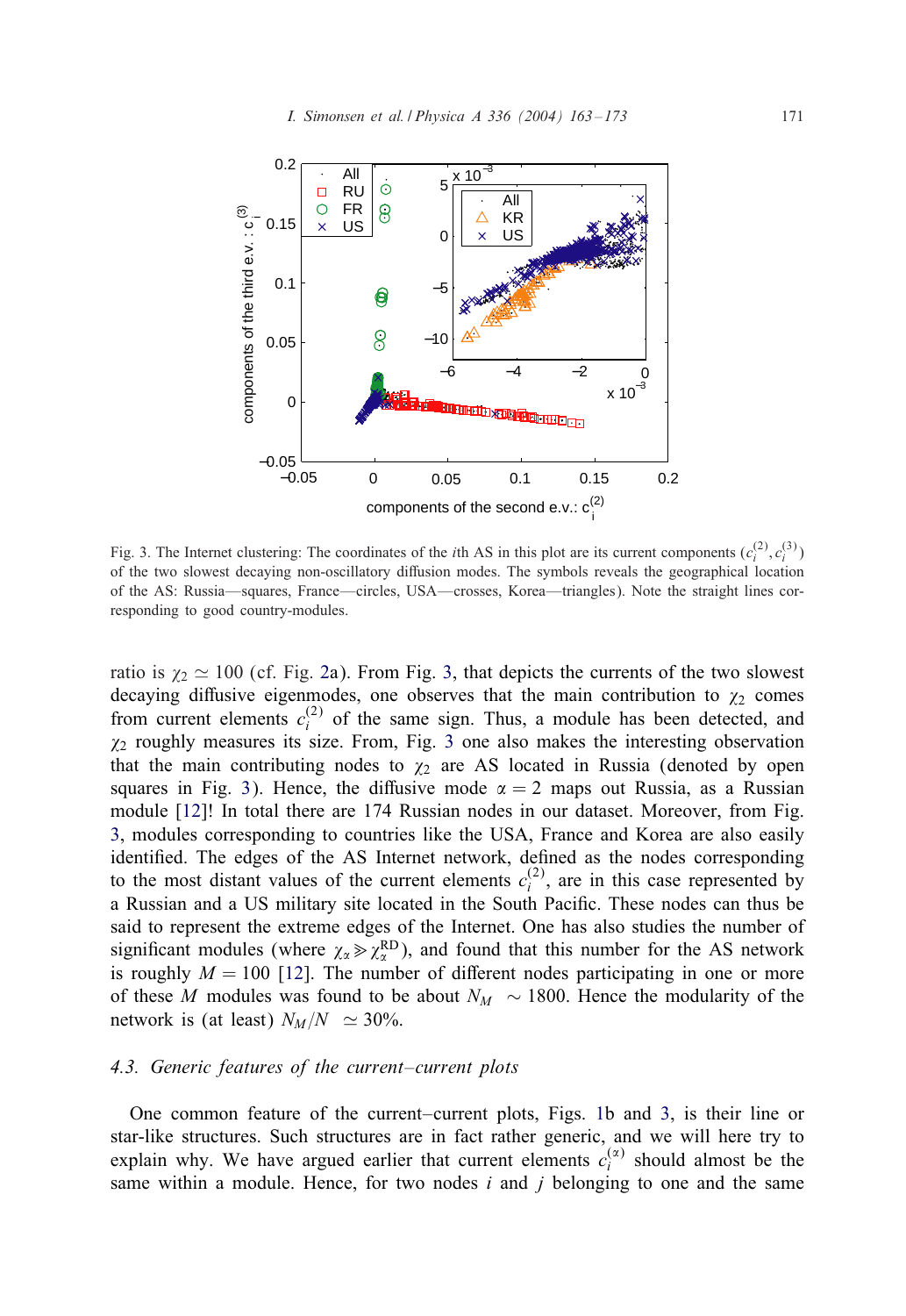module, the fraction  $c_i^{(\alpha)}/c_j^{(\alpha)}$  is expected to be a constant unique for that module, but independent of the diffusive mode  $\alpha$ . For two different (significant) diffusive modes, say  $\alpha$  and  $\beta$ , the fraction  $\gamma = c_i^{(\alpha)}/c_i^{(\beta)}$  (for node *i*) will therefore as a consequence also be constant. Thus, under the assumptions made above, one predicts a straight line in a current–current plot (that passes through the origin) [\[12\]](#page-10-0):  $c_i^{(\alpha)} = \gamma c_i^{(\beta)}$ , for nodes i belonging to the same module. From Fig. [3,](#page-8-0) this simple argument appears to be valid. That Fig. [1b](#page-5-0) seems to not pass through the origin, but still being straight lines, we believe is due to the diffusive modes being excited over a non-trivial background in this case.

# *4.4. Numerical implementation*

Before presenting the conclusions of this paper, we will add a few closing remarks on the numerical implementation of the method. For this work to have any relevance for large real-world networks, a fast, memory saving, and optimized algorithm for the calculation of the largest eigenvalues and the corresponding eigenvectors of a sparse matrix is required. Fortunately, such an algorithm has already been implemented and made available e.g. through the TRLan software package [\[18\]](#page-10-0). This software is optimized for handling large problems, and it can run on large-scale parallel supercomputers.

#### 5. Conclusions

We have generalized the normal diffusion process to diffusion on (discrete) complex networks. By considering such a process, it has been demonstrated that topological properties—like modular structures and edges—of the underlying network can be probed. This is achieved by focusing on the slowest decaying eigenmodes of the network. The use of the procedure was exemplified by considering a small friendship network, with known modular structure, as well as a routing network of the Internet, where the structure was not so well known. For the friendship network the known structure was well reproduced, and the Internet was indeed found to be modular. The detected modules of the Internet were consistent with the geographical location of the nodes, and the individual modules corresponded roughly to the national structure. Interestingly, it was observed that a political subdivision of the Internet was also one of the predictions of the algorithm presented in this paper; The two most poorly connected nodes of the Internet (extreme edges), were found to be represented by a Russian and a US military site located in the South Pacific.

#### Acknowledgements

Work at Brookhaven National Laboratory was carried out under Contract No. DE-AC02-98CH10886, Division of Material Science, US Department of Energy.